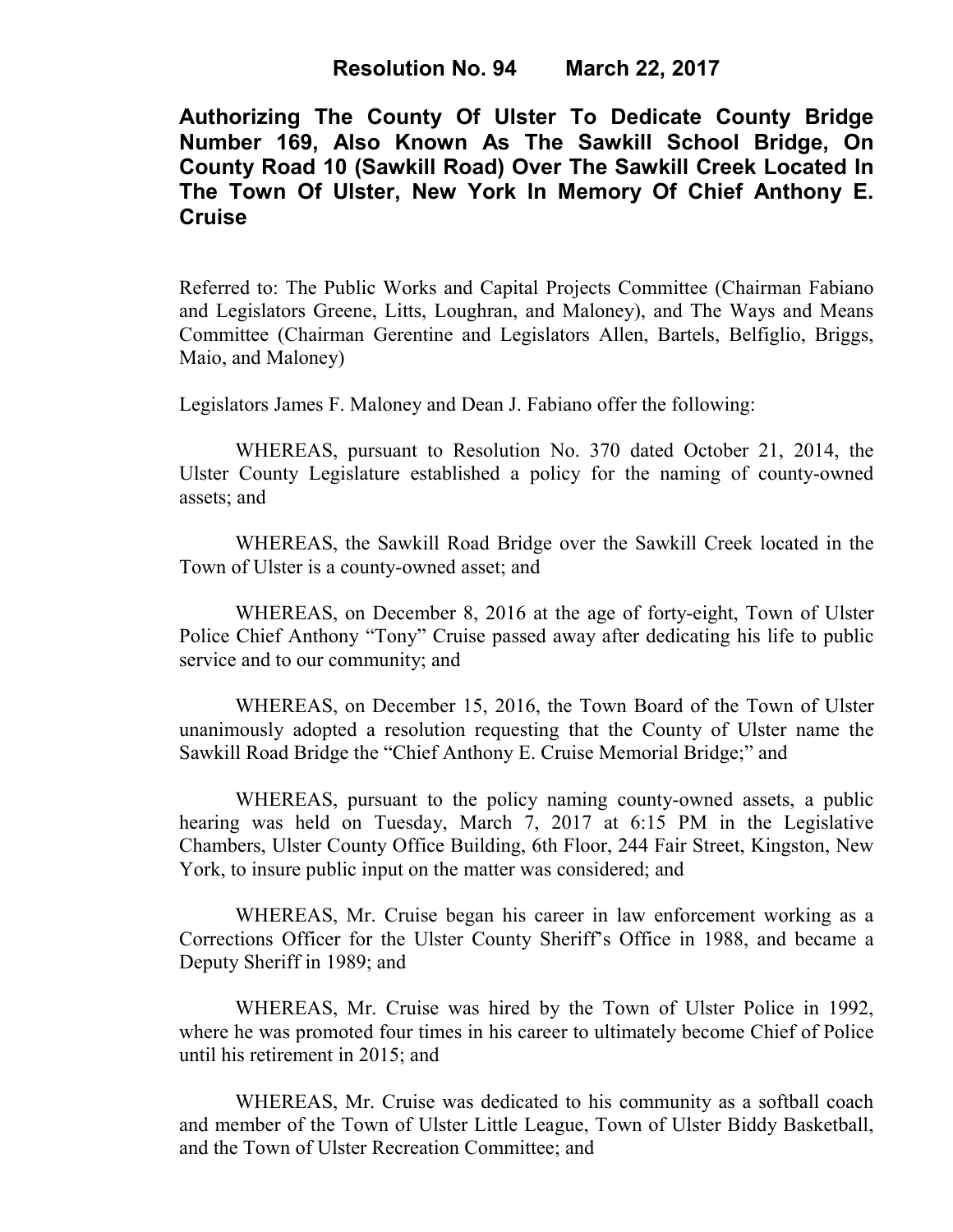## **- Page 2 -**

# **Resolution No. 94 March 22, 2017**

**Authorizing The County Of Ulster To Dedicate County Bridge Number 169, Also Known As The Sawkill School Bridge, On County Road 10 (Sawkill Road) Over The Sawkill Creek Located In The Town Of Ulster, New York In Memory Of Chief Anthony E. Cruise** 

WHEREAS, the Ulster County Legislature recognizes the late Anthony "Tony" Cruise as a distinguished citizen who has made significant contributions to the Town of Ulster and Ulster County; now, therefore, be it

RESOLVED, County Bridge Number 169, also known as the Sawkill School Bridge, on County Road 10 (Sawkill Road) over the Sawkill Creek located in the Town of Ulster shall be dedicated to and hereby proclaimed the "Chief Anthony E. Cruise Memorial Bridge;"

and move its adoption.

## ADOPTED BY THE FOLLOWING VOTE:

AYES: 23 NOES: 0

Passed Committee: Public Works and Capital Projects on March 1, 2017

Passed Committee: Ways and Means on March 22, 2017

FINANCIAL IMPACT: TBD- SIGNAGE COSTS